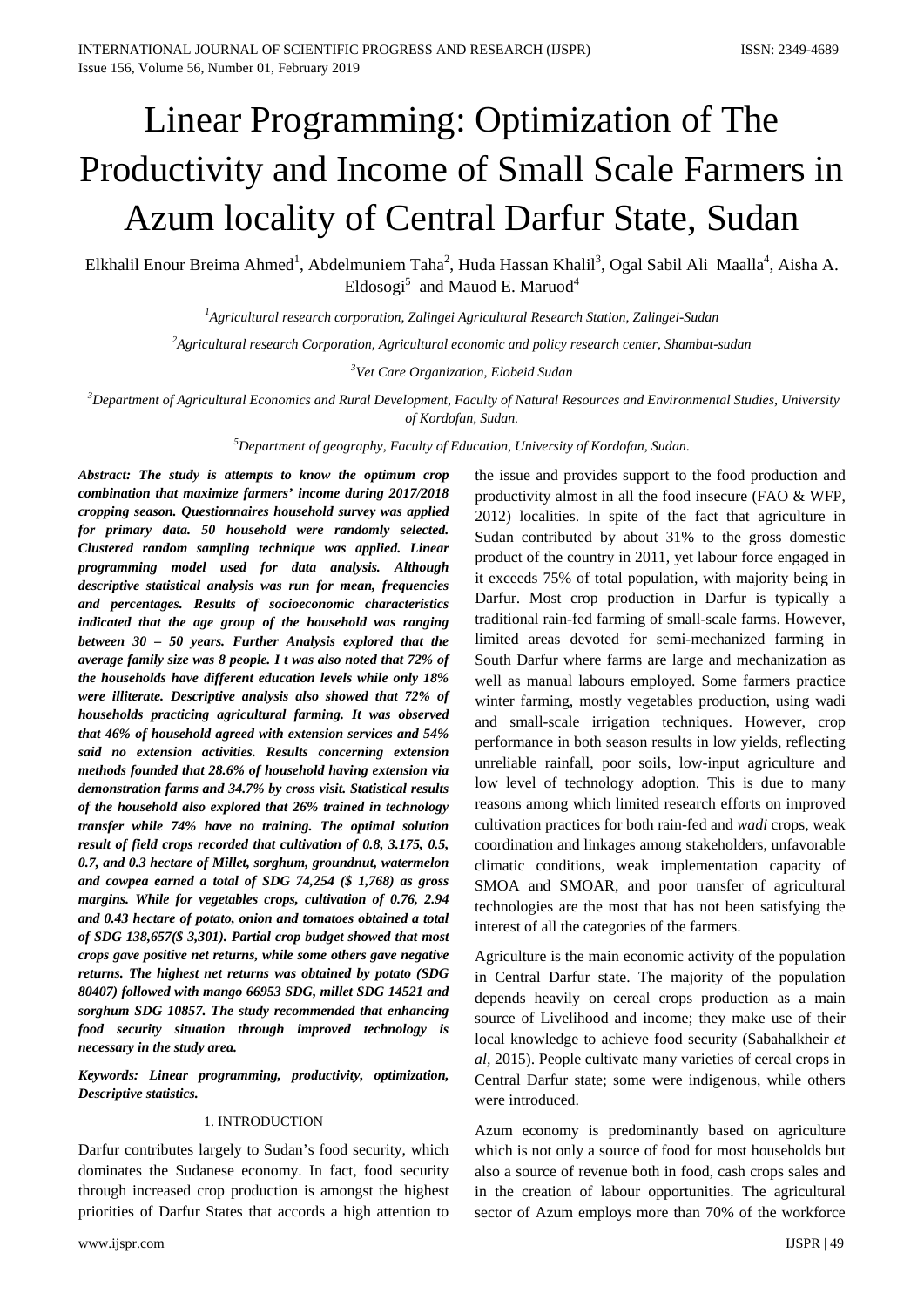through small-scale, mainly subsistence-oriented family farming units. However, the performance of this sector is very poor and most of the population lives under the national poverty line. The high prevalence's of poverty and hunger are mainly attributed to the rapid population growth which leads to land scarcity and degradation. The increase in agricultural production remains generally lower compared to the rate of population growth.

## 2. RESEARCH OBJECTIVES

The overall goal of the study is to ensure food security: In addition the specific objectives were:-

- To estimate the situation in a mathematical way and reaching conclusion results reflecting the optimum combination of resources at farmer level.
- To draw picture of agricultural decision and plans of agricultural specialist in smallholder farming as an alternative way out of poverty.

#### 3. MATERIALS AND METHODS

The area of the study is located between latitudes  $12 - 13<sup>0</sup>$ N and longitudes  $22 - 23^{\circ}$  E. The micro study was conducted during 2017/2018 cropping season. The total population was  $65{,}670$  person and the rain fall is  $450 - 500$ mm. Questionnaires household survey was applied for primary data collection. 50 household was randomly selected to represent the whole area of the study. Clustered random sampling technique was applied. Descriptive Statistic analysis was run for mean, frequencies and percentages. Linear programming model used for data analysis. Partial crop budget used to run cost benefit analysis.

## **3.1 Linear programming**

Linear means a proportionate relationship of two or more variables in the model. Linear Programming is a mathematical technique used for optimum allocation of limited or scarce resources by choosing the best alternative from a set of feasible solutions in a situation in which objective function as well as constraints can be expressed as linear mathematical relationships (Kaur, cited 2018). Accordingly the linear programming model is specified as:-

*Maximize*  $Z = \sum c_i x_i + \sum c_i x_i^*$  objective Function:

## *Subject to:*

∑aijxj ≤ bi constrained equation

xj and  $xi^* \ge 0$  non-negativity constraint activities

Where:

## **Z = Gross margin**

 $ci = Price of production activities$ 

- $xj$  = level of jth production activity
- $ci^*$  = price of non production activity
- $xi^*$  = level of jth non production activity
- $aij$  = the ith resource required for a unit of jth activity
- $bi =$  the resource available with the sample farmers
- $j =$  refers to number of activities from 1 to n
- $i =$  refers to number of resources from 1 to m

## **Constraints**

#### **(i) Land/hectare**

∑aijxj≤ OL and ∑aijxj≤ RL,

Where: OL and RL are the size of owned land and rented land holding, respectively.

#### **(ii) Family labour/man days**

 $∑atj-htxj*≤Lt, htxj*≤At$ 

Where:

Lt and  $At = \alpha$  available family labour and hired labour in the t th period.

 $ht = is the amount of hired labour required in the t<sub>t</sub> the period$ for jth\* activity.

 $Atj = is the amount of labour required in the t<sub>i</sub>th period for$ jth activity.

### **(iii) Working capital/SDG**

∑kijxj ≤ WK

Where:

 $WK =$  is the amount of available working capital

 $Kij = is$  the amount of working capital required for production and non production activities.

Working capital is the value of inputs (purchased or owned) allocated to an enterprise with the expectation of a return at a later point. The cost of working capital is the benefit given up by the farmer by trying up the working capital in the enterprise for a period of time, (Breima, annual report 2016).

## **3.2. Partial crop budget**

Partial budgeting analysis was used to estimate the returns for crops grown based on the average price and productivity. The total variable costs were calculated by summing up the different variable costs. The average price multiplied by productivity equal to the gross margin and the net returns equal the difference between gross margin and average variable cost (Breima *et al*, 2015).

#### 4. RESULTS AND DISCUSSION

#### **4.1 Linear programming formulation**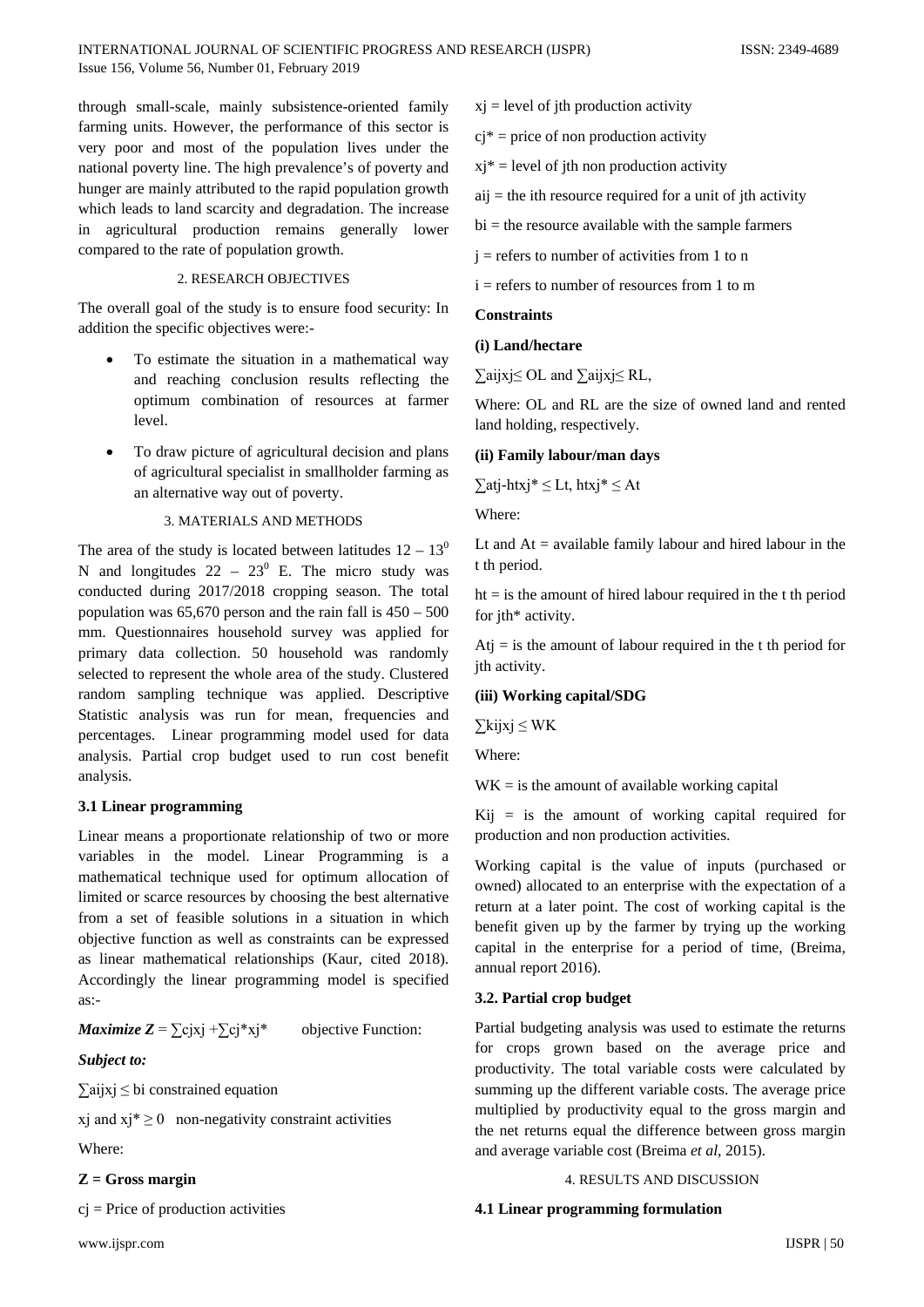## **4.1.1 The objective function: maximize z.**

 $Z = ax1+bx2+cx3+dx4+ex5 + Fx6$  for field crops

 $Z = ax1+bx2+cx3+dx4+ex5$  for vegetable crops

Where a, b, c, d, e, F are coefficients of objective function.

### *The general formula of the inequalities:*

 $Ax1+Bx2+Cx3+Dx4+Ex5 Fx6 \leq H$  (for field crops)

 $Ax1+Bx2+Cx3+Dx4+Ex5 \leq H$  (for vegetable crops)

Where A, B, C, D, E, F are the coefficient of the constraints inequalities and H is the right hand side.

The production activities and decision variables used in the study for Field crops are:

 $X1 =$  sorghum,  $X2 =$  millet,  $X3 = G/$ nut,  $X4 =$  sesame  $x5 =$ watermelon,  $x6 = \text{cowpea}$ 

The production activities and decision variables used in the study for vegetable crops are:

 $X1$  = potato,  $X2$  = onion,  $X3$  = Tomato,  $X4$  = rocket,  $X5$  = eggplant, table 3.

## **4.1.2 Optimal solution or base model results, field crops**

The maximum crop combination was obtained by Millet, sorghum, groundnut, watermelon and cowpea. It should be noted that by cultivating 0.8, 3.175, 0.5, 0.7, and 0.3 hectare of Millet, sorghum, groundnut, watermelon and cowpea, a total of SDG of 74254 gross margins can be obtained, Table 4.

## **4.1.3 Optimal solution or base model results, vegetable crops**

It was observed that the optimal solution of the base model reached by potato, onion and tomatoes with SDG gross margin of 60780, 75231 and 2646 with cultivating area hectare of 0.76, 2.94 and 0.43, respectively. A total of SDG 138,657 was earned by vegetable crops, Table 5.

#### **4.1.4 Partial crop budget analysis**

Result of partial crop budget in table 6 indicated that most crops gave positive net returns except okra, radish and Guava. The highest net returns obtained by potato (SDG 80407) followed by mango (SDG 66953), cowpea (SDG 26078), watermelon (SDG 16630), millet (SDG 14521) and sorghum (SDG 10857).

## **Table: 1 demographic structure of the households**

| Age structure<br>less than 30 year<br>14<br>7(14%)<br>$31 - 40$ year<br>19 (38%)<br>38<br>$41 - 50$ year<br>$\overline{32}$<br>16 (32%)<br>$51 - 60$ year<br>4(8%)<br>8<br>above 60 year<br>3(6%)<br>6<br>not cited<br>$\overline{1}$<br>$\overline{2}$<br><b>Total</b><br>50<br>100<br><b>Education levels</b><br>illiterate<br>9<br>18<br>$\overline{c}$<br>$\overline{4}$<br>khalwa<br>17<br>34<br>elementary<br>11<br>22<br>primary<br>$\overline{9}$<br>18<br>secondary<br>$\mathbf{1}$<br>university<br>$\overline{2}$<br>post graduate<br>1<br>$\overline{2}$<br><b>Total</b><br>50<br>100<br><b>Occupation structure</b><br>farmer<br>72<br>36<br>herder<br>1<br>6<br>$\overline{3}$<br>trader<br>$\overline{c}$<br>farmer/trader<br>$\mathbf{1}$<br>14<br>$\overline{7}$<br>free works<br>$\overline{c}$<br>not cited<br>$\mathbf{1}$<br><b>Total</b><br>50<br>100<br><b>Extension services structure</b><br>23<br>46<br>yes<br>27<br>54<br>no<br>50<br>100<br>total<br><b>Extension methods</b><br>demonstration farms<br>28.6<br>14<br>$\overline{T \& V}$ system<br>$\mathbf{1}$<br>$\overline{c}$<br>17<br>34.7<br>cross visit<br>field training<br>$\overline{c}$<br>4.1<br>6<br>not cited<br><b>Total</b><br>50<br>100<br><b>Training</b><br>technology<br>on<br>transfer<br>13<br>26<br>yes<br>37<br>74<br>no<br>total<br>50<br>100 | pentameter | freq. | valid % |
|-----------------------------------------------------------------------------------------------------------------------------------------------------------------------------------------------------------------------------------------------------------------------------------------------------------------------------------------------------------------------------------------------------------------------------------------------------------------------------------------------------------------------------------------------------------------------------------------------------------------------------------------------------------------------------------------------------------------------------------------------------------------------------------------------------------------------------------------------------------------------------------------------------------------------------------------------------------------------------------------------------------------------------------------------------------------------------------------------------------------------------------------------------------------------------------------------------------------------------------------------------------------------------------------------------------------------------------------------------|------------|-------|---------|
|                                                                                                                                                                                                                                                                                                                                                                                                                                                                                                                                                                                                                                                                                                                                                                                                                                                                                                                                                                                                                                                                                                                                                                                                                                                                                                                                                     |            |       |         |
|                                                                                                                                                                                                                                                                                                                                                                                                                                                                                                                                                                                                                                                                                                                                                                                                                                                                                                                                                                                                                                                                                                                                                                                                                                                                                                                                                     |            |       |         |
|                                                                                                                                                                                                                                                                                                                                                                                                                                                                                                                                                                                                                                                                                                                                                                                                                                                                                                                                                                                                                                                                                                                                                                                                                                                                                                                                                     |            |       |         |
|                                                                                                                                                                                                                                                                                                                                                                                                                                                                                                                                                                                                                                                                                                                                                                                                                                                                                                                                                                                                                                                                                                                                                                                                                                                                                                                                                     |            |       |         |
|                                                                                                                                                                                                                                                                                                                                                                                                                                                                                                                                                                                                                                                                                                                                                                                                                                                                                                                                                                                                                                                                                                                                                                                                                                                                                                                                                     |            |       |         |
|                                                                                                                                                                                                                                                                                                                                                                                                                                                                                                                                                                                                                                                                                                                                                                                                                                                                                                                                                                                                                                                                                                                                                                                                                                                                                                                                                     |            |       |         |
|                                                                                                                                                                                                                                                                                                                                                                                                                                                                                                                                                                                                                                                                                                                                                                                                                                                                                                                                                                                                                                                                                                                                                                                                                                                                                                                                                     |            |       |         |
|                                                                                                                                                                                                                                                                                                                                                                                                                                                                                                                                                                                                                                                                                                                                                                                                                                                                                                                                                                                                                                                                                                                                                                                                                                                                                                                                                     |            |       |         |
|                                                                                                                                                                                                                                                                                                                                                                                                                                                                                                                                                                                                                                                                                                                                                                                                                                                                                                                                                                                                                                                                                                                                                                                                                                                                                                                                                     |            |       |         |
|                                                                                                                                                                                                                                                                                                                                                                                                                                                                                                                                                                                                                                                                                                                                                                                                                                                                                                                                                                                                                                                                                                                                                                                                                                                                                                                                                     |            |       |         |
|                                                                                                                                                                                                                                                                                                                                                                                                                                                                                                                                                                                                                                                                                                                                                                                                                                                                                                                                                                                                                                                                                                                                                                                                                                                                                                                                                     |            |       |         |
|                                                                                                                                                                                                                                                                                                                                                                                                                                                                                                                                                                                                                                                                                                                                                                                                                                                                                                                                                                                                                                                                                                                                                                                                                                                                                                                                                     |            |       |         |
|                                                                                                                                                                                                                                                                                                                                                                                                                                                                                                                                                                                                                                                                                                                                                                                                                                                                                                                                                                                                                                                                                                                                                                                                                                                                                                                                                     |            |       |         |
|                                                                                                                                                                                                                                                                                                                                                                                                                                                                                                                                                                                                                                                                                                                                                                                                                                                                                                                                                                                                                                                                                                                                                                                                                                                                                                                                                     |            |       |         |
|                                                                                                                                                                                                                                                                                                                                                                                                                                                                                                                                                                                                                                                                                                                                                                                                                                                                                                                                                                                                                                                                                                                                                                                                                                                                                                                                                     |            |       |         |
|                                                                                                                                                                                                                                                                                                                                                                                                                                                                                                                                                                                                                                                                                                                                                                                                                                                                                                                                                                                                                                                                                                                                                                                                                                                                                                                                                     |            |       |         |
|                                                                                                                                                                                                                                                                                                                                                                                                                                                                                                                                                                                                                                                                                                                                                                                                                                                                                                                                                                                                                                                                                                                                                                                                                                                                                                                                                     |            |       |         |
|                                                                                                                                                                                                                                                                                                                                                                                                                                                                                                                                                                                                                                                                                                                                                                                                                                                                                                                                                                                                                                                                                                                                                                                                                                                                                                                                                     |            |       |         |
|                                                                                                                                                                                                                                                                                                                                                                                                                                                                                                                                                                                                                                                                                                                                                                                                                                                                                                                                                                                                                                                                                                                                                                                                                                                                                                                                                     |            |       |         |
|                                                                                                                                                                                                                                                                                                                                                                                                                                                                                                                                                                                                                                                                                                                                                                                                                                                                                                                                                                                                                                                                                                                                                                                                                                                                                                                                                     |            |       |         |
|                                                                                                                                                                                                                                                                                                                                                                                                                                                                                                                                                                                                                                                                                                                                                                                                                                                                                                                                                                                                                                                                                                                                                                                                                                                                                                                                                     |            |       |         |
|                                                                                                                                                                                                                                                                                                                                                                                                                                                                                                                                                                                                                                                                                                                                                                                                                                                                                                                                                                                                                                                                                                                                                                                                                                                                                                                                                     |            |       |         |
|                                                                                                                                                                                                                                                                                                                                                                                                                                                                                                                                                                                                                                                                                                                                                                                                                                                                                                                                                                                                                                                                                                                                                                                                                                                                                                                                                     |            |       |         |
|                                                                                                                                                                                                                                                                                                                                                                                                                                                                                                                                                                                                                                                                                                                                                                                                                                                                                                                                                                                                                                                                                                                                                                                                                                                                                                                                                     |            |       |         |
|                                                                                                                                                                                                                                                                                                                                                                                                                                                                                                                                                                                                                                                                                                                                                                                                                                                                                                                                                                                                                                                                                                                                                                                                                                                                                                                                                     |            |       |         |
|                                                                                                                                                                                                                                                                                                                                                                                                                                                                                                                                                                                                                                                                                                                                                                                                                                                                                                                                                                                                                                                                                                                                                                                                                                                                                                                                                     |            |       |         |
|                                                                                                                                                                                                                                                                                                                                                                                                                                                                                                                                                                                                                                                                                                                                                                                                                                                                                                                                                                                                                                                                                                                                                                                                                                                                                                                                                     |            |       |         |
|                                                                                                                                                                                                                                                                                                                                                                                                                                                                                                                                                                                                                                                                                                                                                                                                                                                                                                                                                                                                                                                                                                                                                                                                                                                                                                                                                     |            |       |         |
|                                                                                                                                                                                                                                                                                                                                                                                                                                                                                                                                                                                                                                                                                                                                                                                                                                                                                                                                                                                                                                                                                                                                                                                                                                                                                                                                                     |            |       |         |
|                                                                                                                                                                                                                                                                                                                                                                                                                                                                                                                                                                                                                                                                                                                                                                                                                                                                                                                                                                                                                                                                                                                                                                                                                                                                                                                                                     |            |       |         |
|                                                                                                                                                                                                                                                                                                                                                                                                                                                                                                                                                                                                                                                                                                                                                                                                                                                                                                                                                                                                                                                                                                                                                                                                                                                                                                                                                     |            |       |         |
|                                                                                                                                                                                                                                                                                                                                                                                                                                                                                                                                                                                                                                                                                                                                                                                                                                                                                                                                                                                                                                                                                                                                                                                                                                                                                                                                                     |            |       |         |
|                                                                                                                                                                                                                                                                                                                                                                                                                                                                                                                                                                                                                                                                                                                                                                                                                                                                                                                                                                                                                                                                                                                                                                                                                                                                                                                                                     |            |       |         |
|                                                                                                                                                                                                                                                                                                                                                                                                                                                                                                                                                                                                                                                                                                                                                                                                                                                                                                                                                                                                                                                                                                                                                                                                                                                                                                                                                     |            |       |         |
|                                                                                                                                                                                                                                                                                                                                                                                                                                                                                                                                                                                                                                                                                                                                                                                                                                                                                                                                                                                                                                                                                                                                                                                                                                                                                                                                                     |            |       |         |
|                                                                                                                                                                                                                                                                                                                                                                                                                                                                                                                                                                                                                                                                                                                                                                                                                                                                                                                                                                                                                                                                                                                                                                                                                                                                                                                                                     |            |       |         |
|                                                                                                                                                                                                                                                                                                                                                                                                                                                                                                                                                                                                                                                                                                                                                                                                                                                                                                                                                                                                                                                                                                                                                                                                                                                                                                                                                     |            |       |         |
|                                                                                                                                                                                                                                                                                                                                                                                                                                                                                                                                                                                                                                                                                                                                                                                                                                                                                                                                                                                                                                                                                                                                                                                                                                                                                                                                                     |            |       |         |
|                                                                                                                                                                                                                                                                                                                                                                                                                                                                                                                                                                                                                                                                                                                                                                                                                                                                                                                                                                                                                                                                                                                                                                                                                                                                                                                                                     |            |       |         |
|                                                                                                                                                                                                                                                                                                                                                                                                                                                                                                                                                                                                                                                                                                                                                                                                                                                                                                                                                                                                                                                                                                                                                                                                                                                                                                                                                     |            |       |         |
|                                                                                                                                                                                                                                                                                                                                                                                                                                                                                                                                                                                                                                                                                                                                                                                                                                                                                                                                                                                                                                                                                                                                                                                                                                                                                                                                                     |            |       |         |

**Table: 2 family size structures**

| <i>parameter</i> |    | minimum | max. | sum. | mean   | stdv.  |
|------------------|----|---------|------|------|--------|--------|
| family number    | 50 | 2.00    | 17   | 415  |        | 3.2903 |
| male number      | 50 | 00.1    | 9.00 | 153  | 3.060  | 1.9421 |
| female number    | 50 | 0.00    | 8.00 | 157  | 3.14   | 1.6036 |
| children number  | 47 | 00.1    | 7.00 | 133  | 2.8298 | 1.4792 |

Source: Author, 2017

**Table: 3 linear programming tableaus**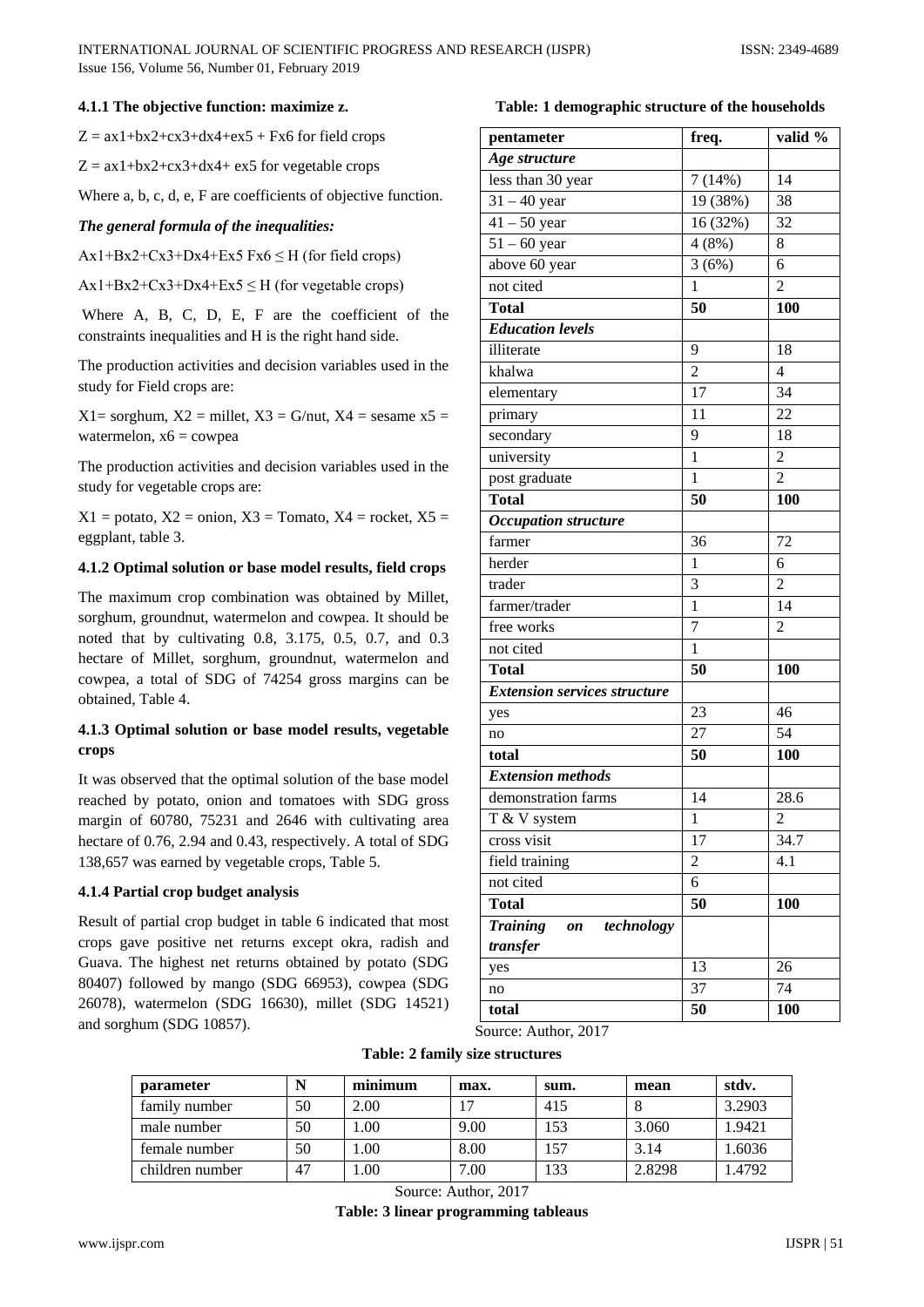| <b>Row name</b>        | X1           | <b>X2</b> | X3   | X <sub>4</sub> | X5    | <b>X6</b> | <b>RHS</b> |
|------------------------|--------------|-----------|------|----------------|-------|-----------|------------|
| <b>Field crops</b>     |              |           |      |                |       |           |            |
| Max. Z                 | 10857        | 14521     | 5482 | 1764           | 16630 | 26078     |            |
| Land/ha                | $\mathbf{I}$ |           |      | 1              | 1     |           | 6          |
| Labor/Man days         | 54           | 48        | 48   | 24             | 40    | 48        | 262        |
| WC/SDG                 | 1050         | 1105      | 5694 | 845            | 315   | 315       | 9324       |
| Average cultivated     | 0.8          | 0.5       | 0.5  | 0.3            | 0.7   | 0.3       | 156        |
| area/ha                |              |           |      |                |       |           |            |
| <b>Vegetable crops</b> |              |           |      |                |       |           |            |
| Max. Z                 | 80407        | 25616     | 6154 | 1592           | 956   |           |            |
| Land/ha                | 1            |           |      |                | 1     |           | 5          |
| Labor/Man days         | 120          | 130       | 50   | 90             | 104   |           | 494        |
| WC/SDG                 | 13750        | 1912      | 470  | 76             | 3.5   |           | 16211      |
| Average cultivated     | 0.4          | 2         | 0.43 | 1.2            | 0.4   |           | 59         |
| area/ha                |              |           |      |                |       |           |            |

Source: HHs survey 2016, max = maximization, WC = working capital, SDG = Sudanese Genih

# **Table: 4 Optimal solution, field crops**

| <b>Crop</b>  | <b>Coefficients</b> | Area/feddan | <b>Optimal solution</b> | <b>Final value SDG</b> |
|--------------|---------------------|-------------|-------------------------|------------------------|
| sorghum      | 10857               | 0.8         | 8686                    | 8686                   |
| millet       | 14521               | 3.175       | 46104                   | 46104                  |
| groundnut    | 5482                | 0.5         | 2741                    | 2741                   |
| sesame       | 1764                | 0           |                         | $\theta$               |
| watermelon   | 16630               | 0.7         | 11641                   | 11641                  |
| cowpea       | 26078               | 0.3         | 7823                    | 7823                   |
| <b>Total</b> |                     |             |                         | 74,254                 |

# Source: HHs survey 2017

# **Table: 5 Optimal solution, vegetable crops**

| Crop         | Coefficients | Area/feddan | <b>Optimal solution</b> | <b>Final value SDG</b> |
|--------------|--------------|-------------|-------------------------|------------------------|
| potato       | 80407        | 0.755899644 | 60780                   | 60780                  |
| onion        | 25616        | 2.936861867 | 75231                   | 75231                  |
| tomato       | 6154         | 0.43        | 2646                    | 2646                   |
| rocket       | 1592         | 0           | -0                      |                        |
| eggplant     | 956          | 0           | $\Omega$                |                        |
| <b>Total</b> |              |             |                         | 138,657                |

# Source: HH survey 2017

# **Table: 6 partial crop budget**

| crop       | yield kg/ha | Gross field benefit | Cost variation SDG | Net returns SDG/ha |
|------------|-------------|---------------------|--------------------|--------------------|
|            |             | SDG/ha              | /ha                |                    |
| Mango      | 4550        | 68250               | 1297               | 66953              |
| Rocket     | 29          | 2900                | 1308               | 1592               |
| Guava      | 222         | 2664                | 3111               | (447)              |
| Okra       | 1108        | 3324                | 4233               | (909)              |
| Sorghum    | 2037        | 15341               | 4484               | 10857              |
| Sesame     | 1639        | 6556                | 4792               | 1764               |
| G/nut      | 882         | 10702               | 5220               | 5482               |
| millet     | 2111        | 19901               | 5380               | 14521              |
| Radish     | 389         | 3890                | 6250               | (2360)             |
| eggplant   | 972         | 9720                | 8764               | 956                |
| watermelon | 6734        | 27778               | 11148              | 16630              |